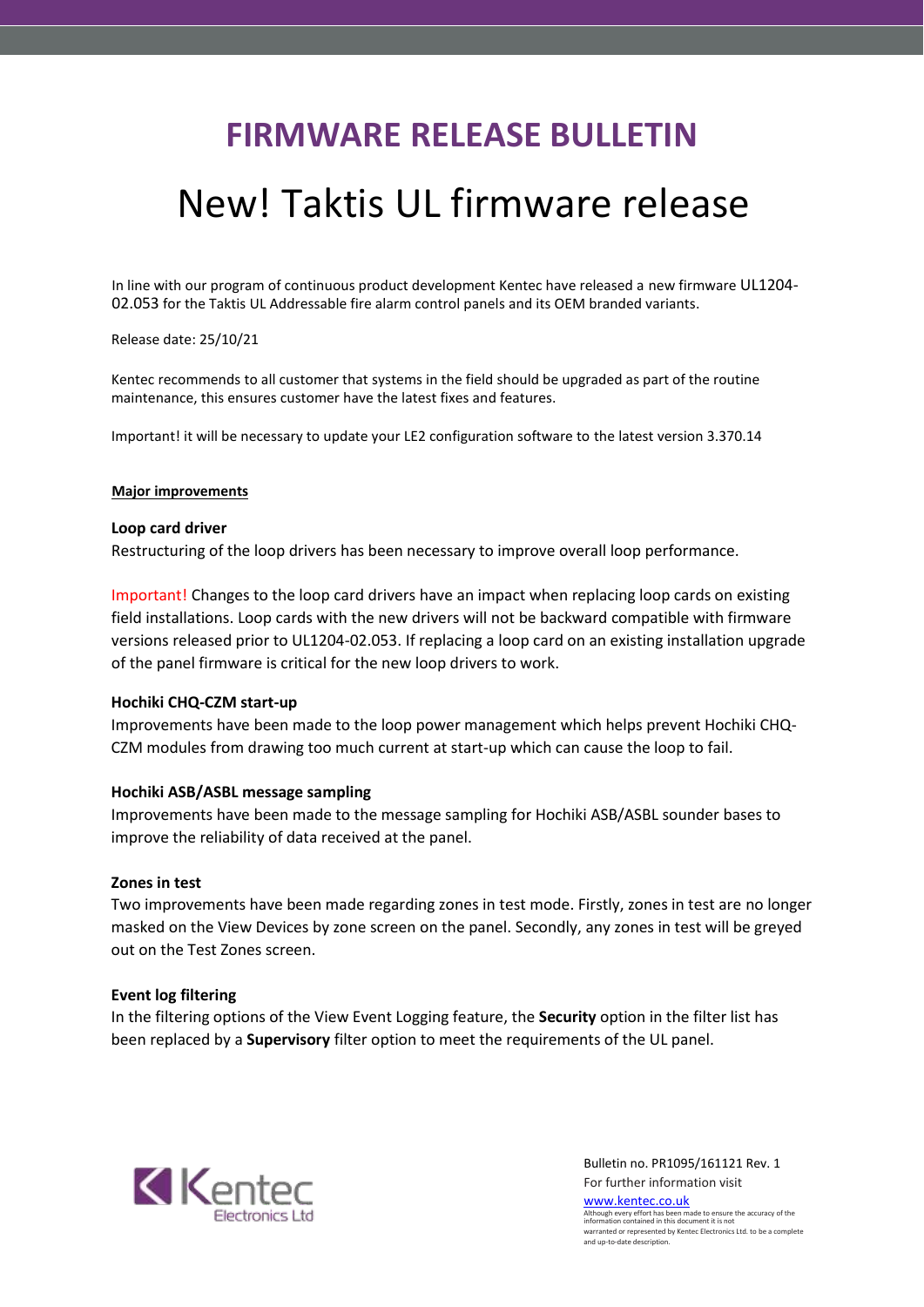# **16 channel I/O module**

A correction has been made to the text displayed on the GUI relating to an Unexpected 16 channel IO module.

## **Apollo Discovery sensors**

Improvements have been made to the way Apollo Discovery detectors operate when in a Zone in test on the local panel.

## **Media gateway**

Improvements have been made to the handling of Media Gateway card communications during the panels initialisation process to prevent the possibility of intermittent Media Gateway missing faults.

# **Open circuit wiring trouble**

Improvements have been made to the loop power management within the panel to prevent Open Circuit Wiring Trouble events which had been seen previously.

# **Apollo XP95A Photoelectric smoke detector**

Improvements have been made to the decoding of Apollo loop code data which has addressed an issue with Apollo XP95A Photoelectric smoke detectors repeatedly reporting as disconnected.

# **Apollo device settings**

The following settings **Valve Monitor Closed Contact, General Purpose EOL and General Purpose N/C no EOL** have been removed from the device settings screen for Apollo devices as they are not required.

#### **Loop open circuit trouble**

Improvements have been made to the loop power management within the panel to prevent loop open circuit trouble events appearing following reboot/initialisation when using Apollo protocol.

#### **Programmable routing inputs**

Correction has been made to the programming of the input actions associated with Programmable Routing Inputs 1 & 2.

#### **Trouble event messages**

It was found some trouble events displayed the word Fault rather than Trouble. This has now been corrected.

#### **Media Gateway version**

The media gateway firmware version is now visible on the panel.

#### **NAC Default setting**

An issue was highlighted in the default settings of NACs in relation to a CO event this was due to a conflict between the default settings on and LE2 and panel. This has now been resolved.

#### **Programmable inputs**

A correction has been made to ensure the action message associated with programmable inputs is correctly displayed on the GUI



Bulletin no. PR1095/161121 Rev. 1 For further information visit [www.kentec.co.uk](http://www.kentec.co.uk/)

Although every effort has been made to ensure the accuracy of the information contained in this document it is not warranted or represented by Kentec Electronics Ltd. to be a complete and up-to-date description.